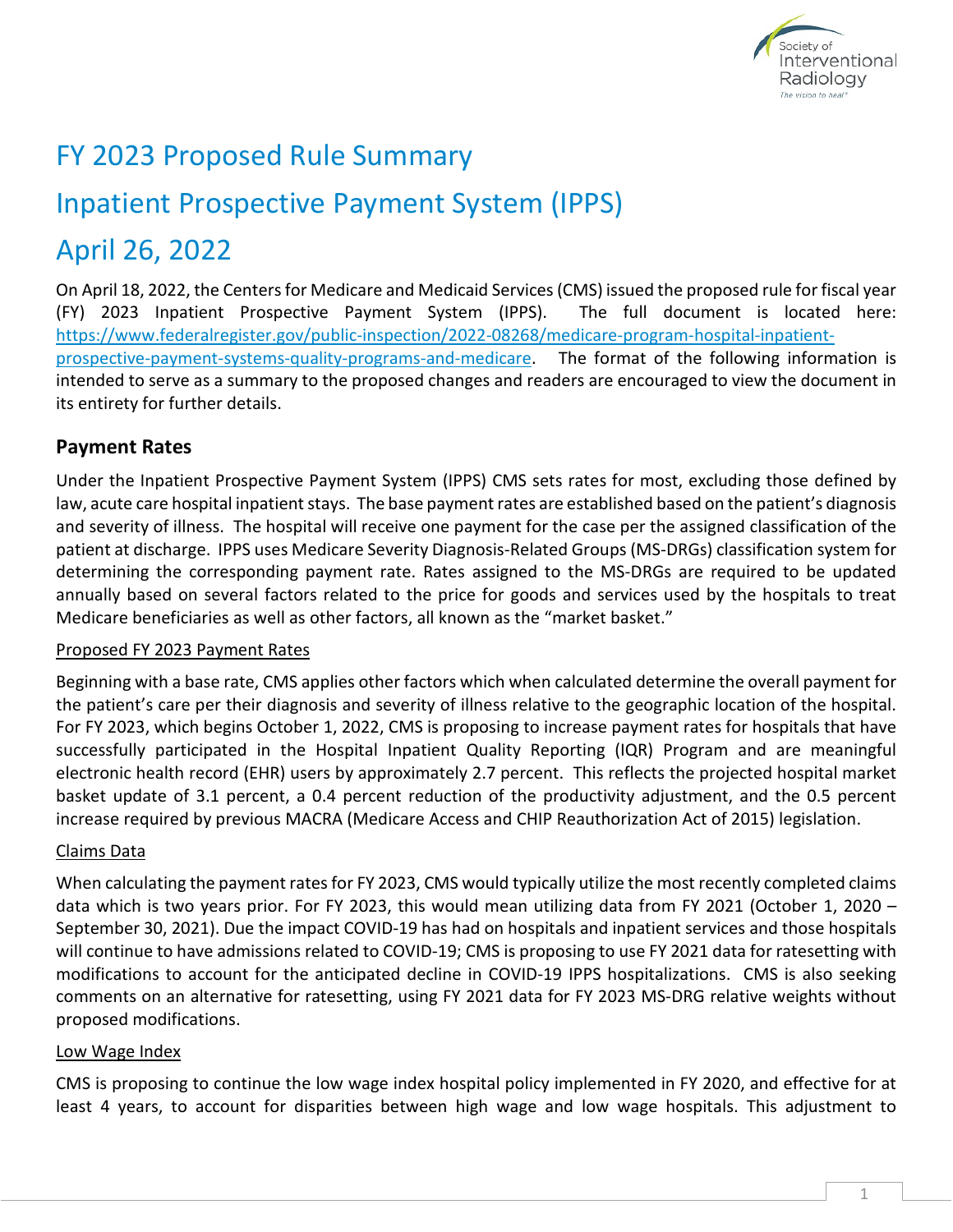

standardized amounts for all hospitals over the 4-year time period allows for employee compensation increases implemented by the hospitals to be appropriately reflected in the calculation for payment.

#### Cap to Wage Index Changes

CMS is also proposing to put a permanent cap of 5 percent related to wage index decreases. If a hospital's wage index were to decrease it could not be more than 95 percent from its final wage index in the previous year, this would be applied for subsequent years until the full reduction is implemented.

Based on these proposed payment changes CMS projects the operating payment rate increase with the other proposed changes to IPPS payment polices will be approximately \$1.6 billion. Proposed changes in uncompensated care payments, new technology add-on payments, and capital payments will decrease IPPS payments by approximately \$0.8 billion from FY 2022.

### **Non-O.R. Procedures and O.R. Procedures**

Different from ICD-10-CM, which is used to identify the diagnosis of the patient, ICD-10-PCS (procedural classification system) are the codes reported by the hospital on the claim to represent the services provided for inpatient procedures. ICD-10-PCS codes are alphanumeric and identify the general procedure by type, body system, procedure objective, specific body part, procedure approach and device use. Unlike the CPT® codes used by physicians to report the services performed, the individual ICD-10-PCS codes are not separately tied to reimbursement. Instead, they map to a DRG, and reimbursement is tied to the MS-DRG.

ICD-10-PCS codes are either designated as a non-O.R. procedure or not designated as an O.R procedure. For each procedure that is classified as an O.R. procedure, it is further classified as either extensive or non-extensive. For each procedure that is classified as non-O.R. procedure, it is further classified as either affecting the MS-DRG assignment or not affecting the MS-DRG assignment.

CMS is addressing requests that were received regarding changing the designation of specific ICD-10–PCS procedure codes from non-O.R. to O.R. procedure or changing the designation from O.R. procedure to non-O.R. procedure. Parameters include whether the procedure would typically require the resources of an operating room; whether it is an extensive or a nonextensive procedure; and to which MS-DRGs the procedure should be assigned.

## **Replaced Devices Offered without Cost or with a Credit**

In FY 2008 CMS implemented the policy to reduce reimbursement to a hospital for device placement for certain MS-DRGs where the implantation of the device subsequently failed or was recalled. At that time, CMS reduced the amount paid to the hospital when they received a credit equal to 50 percent or more of the cost of the device. In FY 2012 this was clarified to mean if a hospital received a credit equal to 50 percent or more of the cost of the replacement device and issued instructions to hospitals accordingly. For FY 2023 CMS is not proposing to add any additional MS-DRGs to the policy for replaced devices offered without cost or with a credit. They are proposing to continue the current list of MS-DRGs.

## **Add-On Payments for New Services and Technologies for FY 2023**

### New Applications

Each year CMS reviews applications received per the deadline for new technology requesting an add-on payment to the DRG. There are specific criteria which must be met in order to qualify for the additional payment:

(1) the medical service or technology must be new;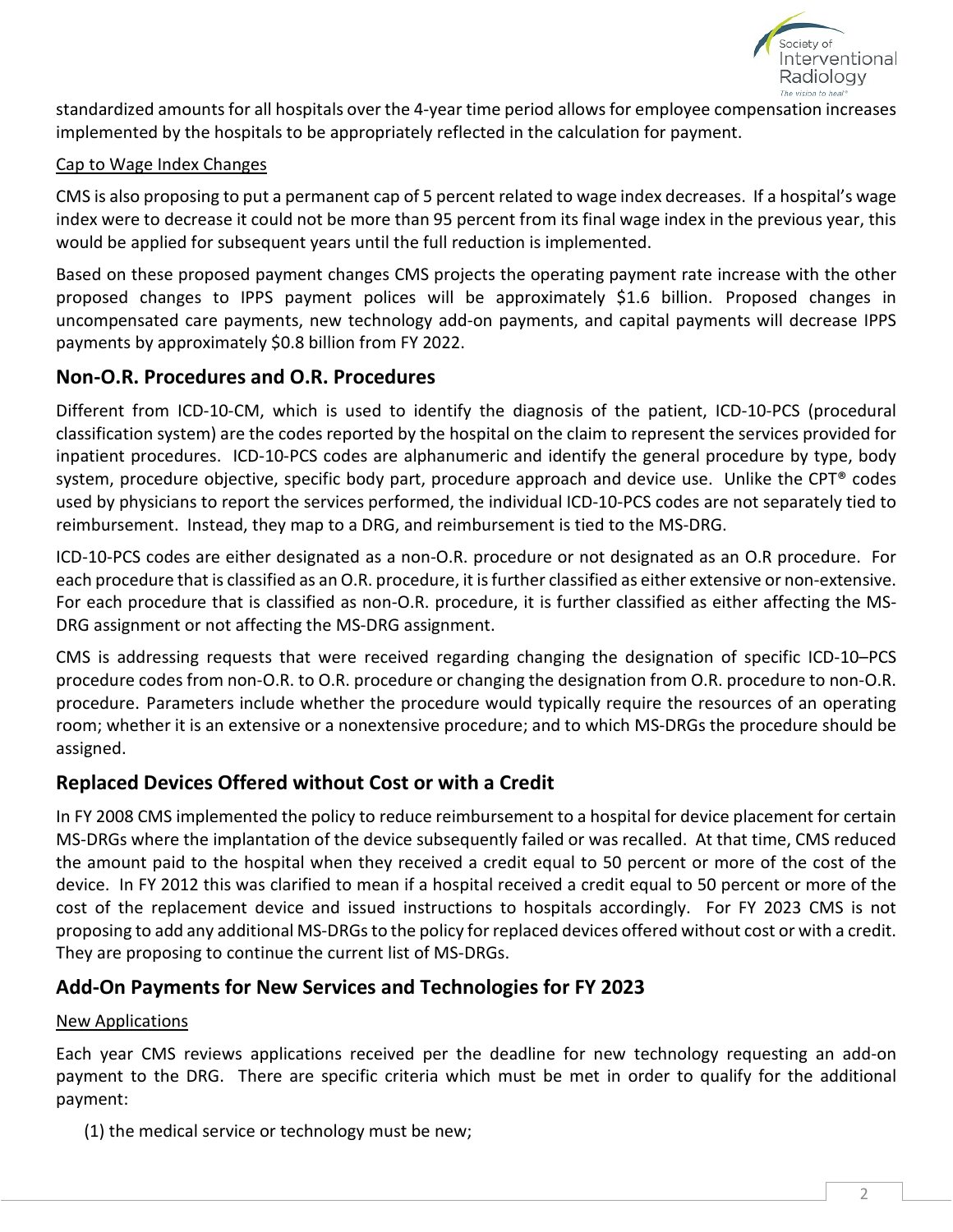

(2) the medical service or technology must be costly such that the DRG rate otherwise applicable to discharges involving the medical service or technology is determined to be inadequate; and

(3) the service or technology must demonstrate a substantial clinical improvement over existing services or technologies.

#### Newness Criterion

The newness criterion, technology is no longer considered "new" for the purposes of the add-on payment if it is substantially similar to one or more existing technologies, even if it recently received FDA approval or clearance. In addition, if it has been on the market for more than 2 to 3 years, it is no longer considered "new".

To differentiate how CMS defines what is new technology and the criteria it must meet to evaluate if potentially similar to existing technology CMS created the following guidelines. If technology meets all of the following it is considered similar to existing technology and not "new" for an add-on payment:

(1) whether a product uses the same or a similar mechanism of action to achieve a therapeutic outcome;

(2) whether a product is assigned to the same or a different MS-DRG; and

(3) whether the new use of the technology involves the treatment of the same or similar type of disease and the same or similar patient population.

#### Cost Criterion

The second criterion is related to cost. CMS will evaluate whether the charges of the cases involving a new medical service or technology will exceed a threshold amount that is the lesser of 75 percent of the standardized amount (increased to reflect the difference between cost and charges) or 75 percent of one standard deviation beyond the geometric mean standardized charge for all cases in the MS-DRG to which the new medical service or technology is assigned (or the case-weighted average of all relevant MS-DRGs if the new medical service or technology occurs in many different MS-DRGs). CMS does provide access to the data files utilized for this analysis.

Applicants are expected to submit significant sample of data to demonstrate the technology meets the highcost threshold. The sample size is expected to be significant to allow for CMS be able to do an initial validation and analysis of the data.

#### Substantial Clinical Improvement Criterion

The third and final criterion is the technology must represent an advancement that significantly improves the diagnosis or treatment relative to already existing technologies. Some of the criteria which may support the clinical improvement include:

- The new medical service or technology offers a treatment option for a patient population unresponsive to, or ineligible for, currently available treatments;
- The new medical service or technology offers the ability to diagnose a medical condition in a patient population where that medical condition is currently undetectable, or offers the ability to diagnose a medical condition earlier in a patient population than allowed by currently available methods, and there must also be evidence that use of the new medical service or technology to make a diagnosis affects the management of the patient;
- The use of the new medical service or technology significantly improves clinical outcomes relative to services or technologies previously available as demonstrated by one or more of the following: a reduction in at least one clinically significant adverse event, including a reduction in mortality or a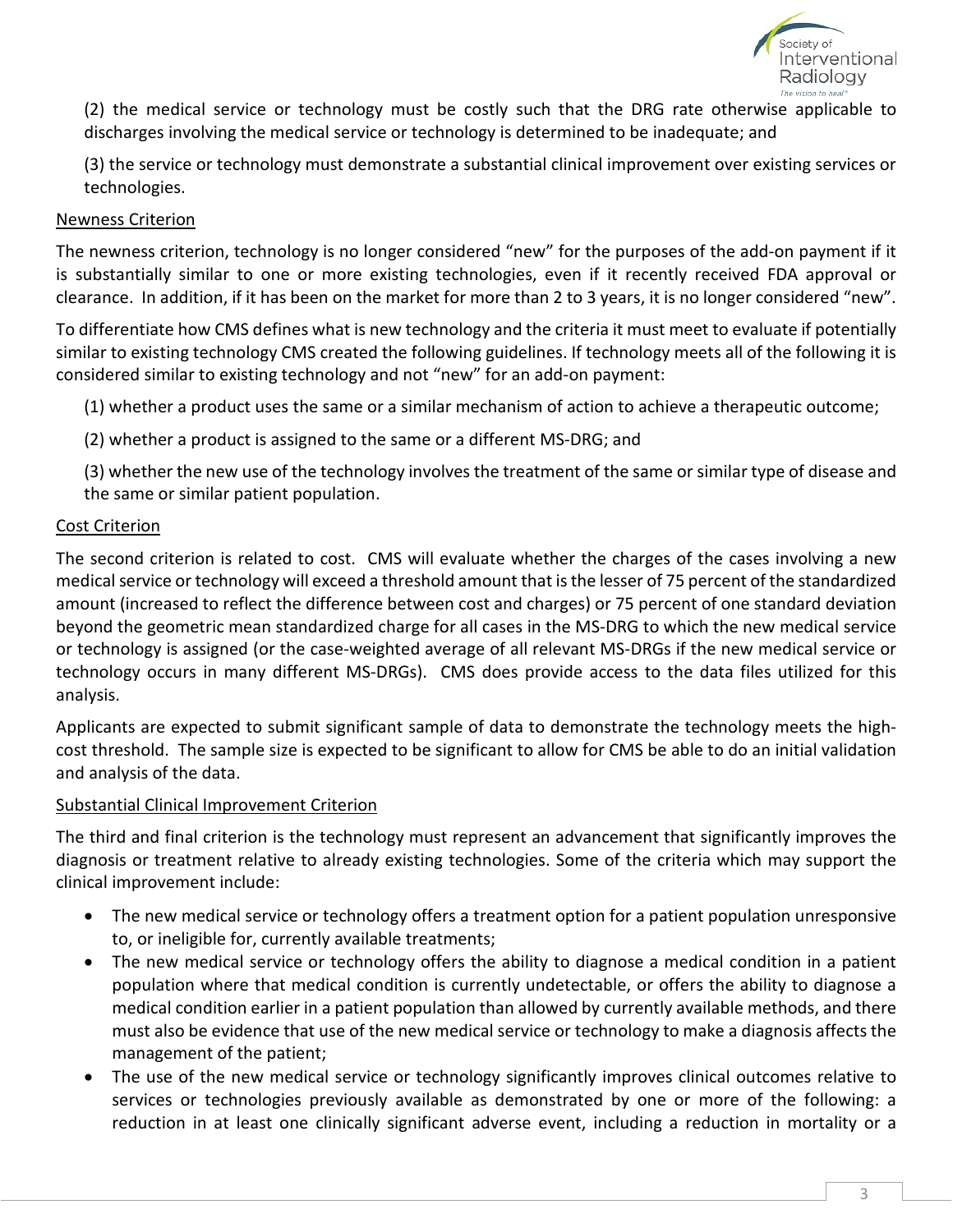

clinically significant complication; a decreased rate of at least one subsequent diagnostic or therapeutic intervention; a decreased number of future hospitalizations or physician visits; a more rapid beneficial resolution of the disease process treatment including, but not limited to, a reduced length of stay or recovery time; an improvement in one or more activities of daily living; an improved quality of life; or, a demonstrated greater medication adherence or compliance; or

- The totality of the circumstances otherwise demonstrates that the new medical service or technology substantially improves, relative to technologies previously available, the diagnosis or treatment of Medicare beneficiaries.
- Evidence from published or unpublished sources with the United States or elsewhere may be sufficient to establish the improvement.
- The medical condition diagnosed or treated by the new medical service or technology may have a low prevalence among Medicare beneficiaries.
- The new medical service or technology may represent an advance that substantially improves, relative to services or technologies previously available, the diagnosis or treatment of a subpopulation of patients with the medical condition diagnosed or treated by the new medical service or technology.

The following are new technology add-on payment applications outlined in the FY 2023 IPPS proposed rule which may include technologies utilized or beneficial to interventional radiology.

## **GORE® TAG® Thoracic Branch Endoprosthesis (TBE)**

W.L. Gore and Associates, Inc., submitted an application for new technology add-on payments for the GORE<sup>®</sup> TAG® Thoracic Branch Endoprosthesis (TBE) device for FY 2023. According to the applicant, the GORE® TAG® TBE device is a modular device consisting of three components, each of which is pre-mounted on a catheter delivery system for treatment of thoracic aortic aneurysms, traumatic aortic transection, and aortic dissection:

- Aortic component
- Side branch component
- Optional Aortic Extender Component

According to GORE, the GORE® TAG® TBE device was granted designation under the Expedited Access Pathway (EAP) by FDA (and is therefore considered part of the Breakthrough Devices Program by FDA) on July 17, 2015, for endovascular repair of descending thoracic aortic and aortic arch for patients who have appropriate anatomy. GORE anticipates receiving premarket approval of the GORE® TAG® TBE device as a Class III device from FDA in Spring 2022 with a proposed indication for endovascular repair of lesions of the descending thoracic aorta, while maintaining flow into the left subclavian artery, in patients who have adequate iliac/femoral access, and eligible proximal aorta, left subclavian, or distal landing zones (isolated lesion patients only).

Since the indication for which GORE anticipates receiving premarket approval is included within the scope of the EAP designation, it appears that the proposed PMA indication is appropriate for new technology add-on payment under the alternative pathway criteria.

From a coding perspective, GORE identified a combination of two existing ICD-10-PCS codes to accurately report this procedure: 02VW4EZ (Restriction of thoracic aorta, descending with branched or fenestrated intraluminal device, one or two arteries, percutaneous endoscopic approach) and 02VX4EZ (Restriction of thoracic aorta, ascending/arch with branched or fenestrated intraluminal device, one or two arteries, percutaneous endoscopic approach). Because the TBE device includes two anatomic regions, the descending thoracic aorta and the thoracic aortic arch, both procedure codes are necessary to accurately report the use of this device.